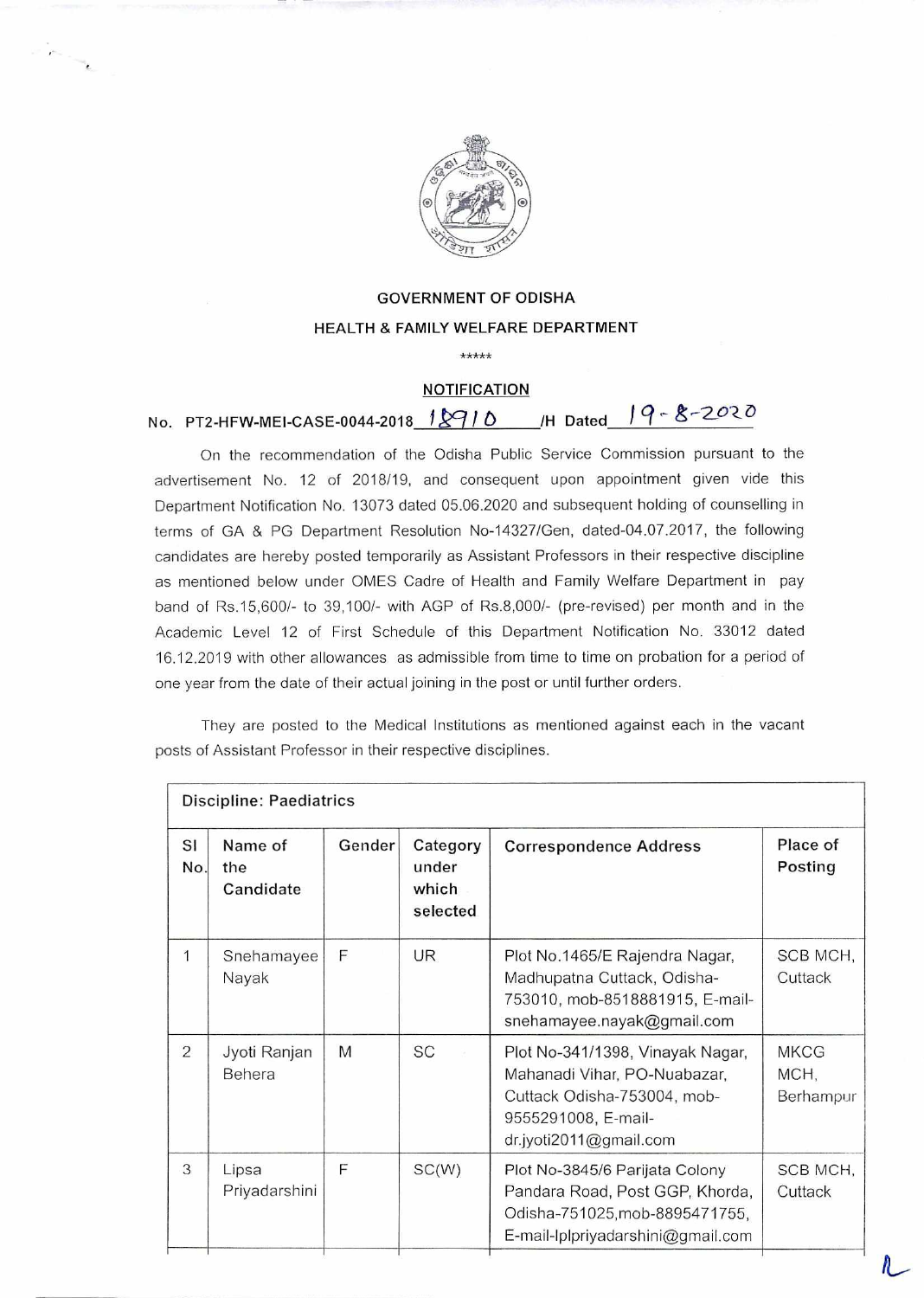| $\overline{4}$ | Satya<br>Ranjan<br>Mallick | M | <b>ST</b> | At-Nilachakra Nagar, Ward No-<br>8, PO-Titilagarh, PS-Titilagarh<br>Balangir, Odisha-767033, mob-<br>9937185357, E-mail-<br>smsatyasai@gmail.com  | SCB MCH,<br>Cuttack              |
|----------------|----------------------------|---|-----------|---------------------------------------------------------------------------------------------------------------------------------------------------|----------------------------------|
| 5              | Nibedita<br>Pradhan        | F | ST(W)     | QR No-LIG-1166 II Phase,<br>Dumduma Housing Board Colony,<br>Bhubaneswar, Khurda, Odisha-<br>751019, mob-9437208302, E-mail-<br>ruth085@gmail.com | SCB MCH,<br>Cuttack              |
| 6              | Gobinda<br>Hembram         | M | <b>ST</b> | At/PO-Pasna, VIA-Jamda,<br>Mayurbhanj, Odisha-757045, mob-<br>9439842031, E-mail-<br>hembramgobinda@gmail.com                                     | SCB MCH.<br>Cuttack              |
| $\overline{7}$ | Hemanta<br>Kumar<br>Singh  | M | <b>ST</b> | Plot No-4D/921, CDA SEC-10,<br>Cuttack, Odisha-753014, mob-<br>9437797129, E-mail-<br>drhemantakumarsingh@gmail.com                               | <b>MKCG</b><br>MCH,<br>Berhampur |

| Discipline: Pathology |                                   |        |                                        |                                                                                                                                   |                               |  |  |  |
|-----------------------|-----------------------------------|--------|----------------------------------------|-----------------------------------------------------------------------------------------------------------------------------------|-------------------------------|--|--|--|
| SI<br>No.             | Name of<br>the<br>Candidate       | Gender | Category<br>under<br>which<br>selected | <b>Correspondence Address</b>                                                                                                     | Place<br>of<br>Posting        |  |  |  |
|                       | Ranjan<br>Kumar<br><b>Mallick</b> | M      | <b>SC</b>                              | Department of Pathology,<br>VIMSAR, Burla, Sambalpur,<br>Odisha-768017, Mob-<br>9437267169, E-mail-<br>ranjanmallick558@gmail.com | <b>SCB</b><br>MCH,<br>Cuttack |  |  |  |

- 1. The appointees are hereby directed to join at their place of postings within 15 (fifteen) days positively from the date of issue of the notification on production of orders of acceptance of their resignations / relieve orders from the competent authorities, if they are already appointed permanently/substantively in any cadres of the State or Central Government.
- 2. The direct candidates are hereby directed to join at their place of postings within 15 (fifteen) days from the date of issue of this Notification positively, failing which the orders of appointment stand automatically cancelled.
- 3. The Competent Authorities of SCB MCH, Cuttack and MKCG MCH, Berhampur are hereby requested to accept the joining report of appointed doctors after due verification of relieving orders/ acceptance of the resignations / if any by observing due procedure as per Rules and Regulations in case of the appointees appointed permanently/substantively in any other cadre of the State or Central Government.

By order of the Governor,

Special Secrets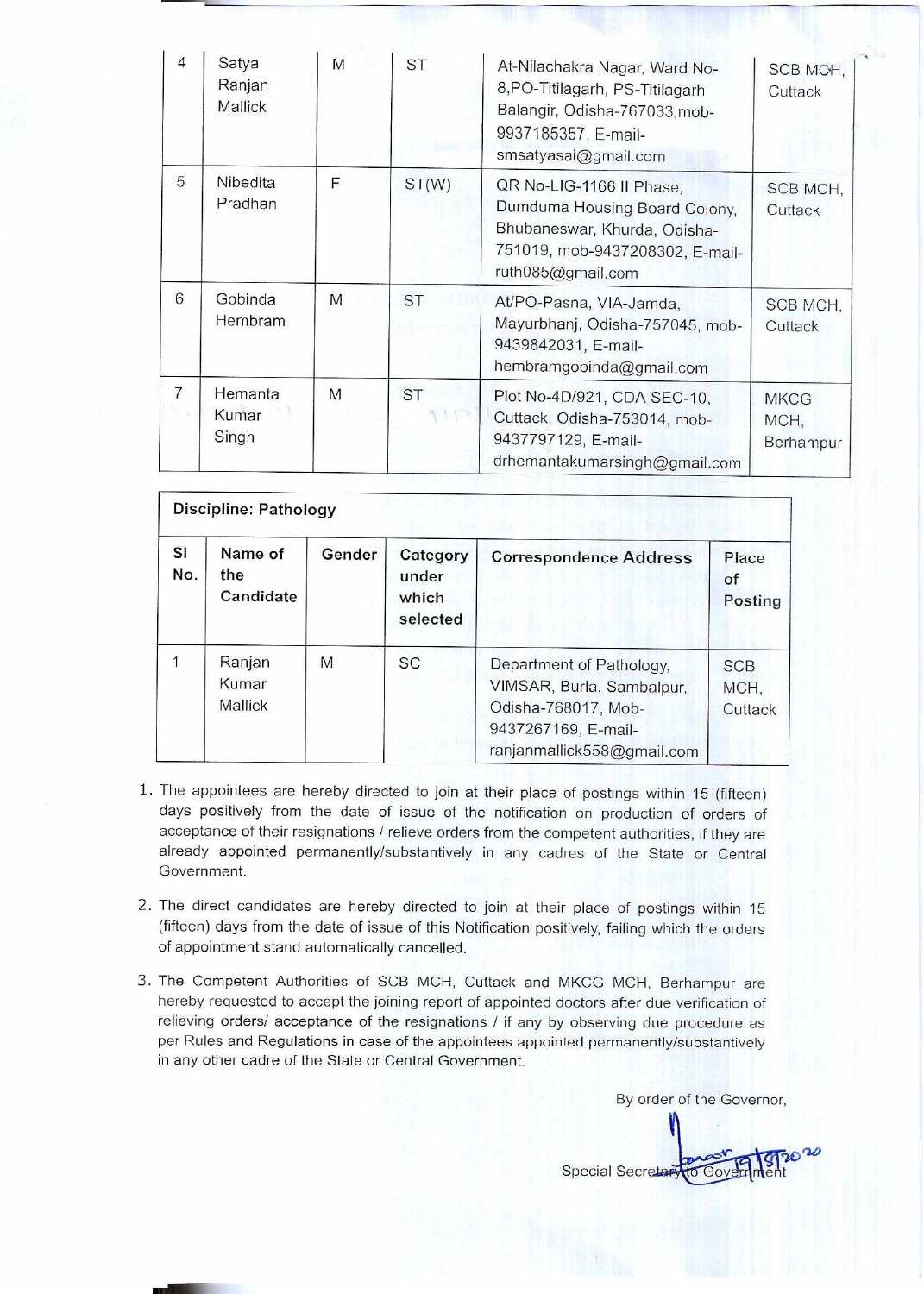## **Memo No. 1 8911 / /H dated 19-8-2020**

Copy forwarded for information and necessary action to the:

- 1. Principal AG(A&E), Odisha, Bhubaneswar.
- 2. Secretary, OPSC, Odisha, Cuttack.
- 3. G.A and P.G. (S&E) /G.A.(CCR) Department / Finance Department.
- 4. P.S. to Chief Minister, Odisha/P.S. to Minister, Health & Family Welfare., Odisha/ O.S.D. to Chief Secretary, Odisha/P.S. to Commissioner-cum-Secretary to Government, Health & F.W., Department.
- 5. Director, Medical Education & Training, Odisha, Bhubaneswar / Director, VIMSAR, Burla/DHS, Odisha, Bhubaneswar/ Director, AHRCC, Cuttack/ Dean & Principals / Superintendents of all Govt. Medical Colleges/ Superintendent, SVPPGIP, Cuttack/ Additional Director, HRH & R, O/o the DHS/ Joint Director(SHRMU), O/o the DHS, Odisha, Bhubaneswar/Doctors Concerned.
- 6. Head, Portal Group, IT Centre, Secretariat with a request to post the Notification in website: http://www.odisha.gov.in/health\_portal/index.html for general information.
- 7. MS-I/MS-11 Section/Conf. & Proceeding Section/I.T. Cell/ME-I Section (GF-10 Spare copies), Health & Family Welfare Department.

rencon<br>Sto Government Special Secreta